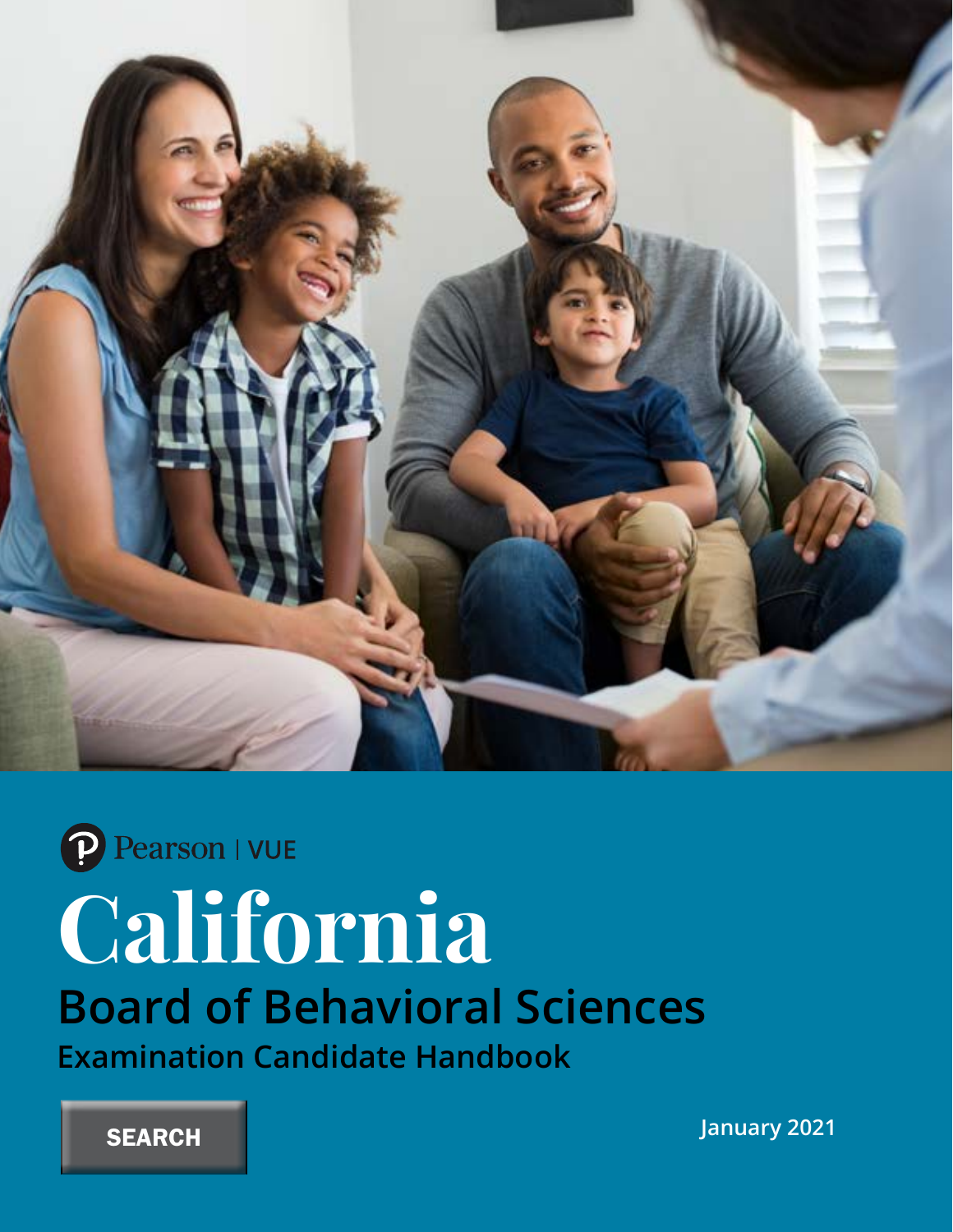#### STATE LICENSING INFORMATION

Candidates may contact the California Board of Behavioral Sciences with questions about obtaining or maintaining a license after the examination has been passed.

#### California Board of Behavioral Sciences (BBS) 1625 N Market Blvd., S200 Sacramento, CA 95834

Phone (916) 574-7830

Email BBS.Exams@dca.ca.gov

> **Website** www.bbs.ca.gov

#### EXAMINATION INFORMATION

Candidates may contact Pearson VUE with questions about this handbook or about an upcoming examination.

Pearson VUE California Board of Behaviorial Sciences *Attn: Regulatory Program* 5601 Green Valley Dr.

> Bloomington, MN 55437 Phone

(888) 281-0402 Email

pearsonvuecustomerservice@pearson.com

**Website** www.pearsonvue.com

# QUICK REFERENCE

Candidates should thoroughly review this handbook, which contains examination content outlines and important information regarding eligibility and the examination and licensing application process.

#### AUTHORIZATION TO TEST

Before taking an examination, candidates must submit an application and applicable fee to the California Board of Behavioral Sciences (BBS). Applications can be found on www.bbs.ca.gov (see page 2 for more information). Once the application requirements are met, Pearson VUE will send an authorization to test notice which includes an ID number that candidates will need to register to take the examination (see page 3).

#### MAKE AN EXAM RESERVATION

#### RESERVATIONS

Candidates should make a reservation online at least twenty-four (24) hours before the desired examination date. **Walk-in examinations are not available.**

Once you have received your *Authorization to Test*, please schedule your test online by using the Pearson VUE web reservations site at www.pearsonvue.com.

### SCHEDULES & FEES

#### Test centers

A list of test centers appears on the back cover of this handbook. Candidates should contact Pearson VUE to confirm specific locations and schedules.

#### Exam fees

The examination fee must be paid to the BBS prior to making an examination reservation. **Payment will not be accepted at the test center. Examination fees are non-refundable and non-transferable.**

#### EXAM DAY

#### What to bring to the exam

Candidates should bring to the examination proper identification and other materials as dictated by the state licensing agency. A complete list appears in *What to Bring*  (page 5).

#### Exam procedures

Candidates should report to the test center at least **thirty (30)** minutes before the examination begins. The time allotted for the examination varies (see page 6), and each candidate will leave the test center with an official score report in hand.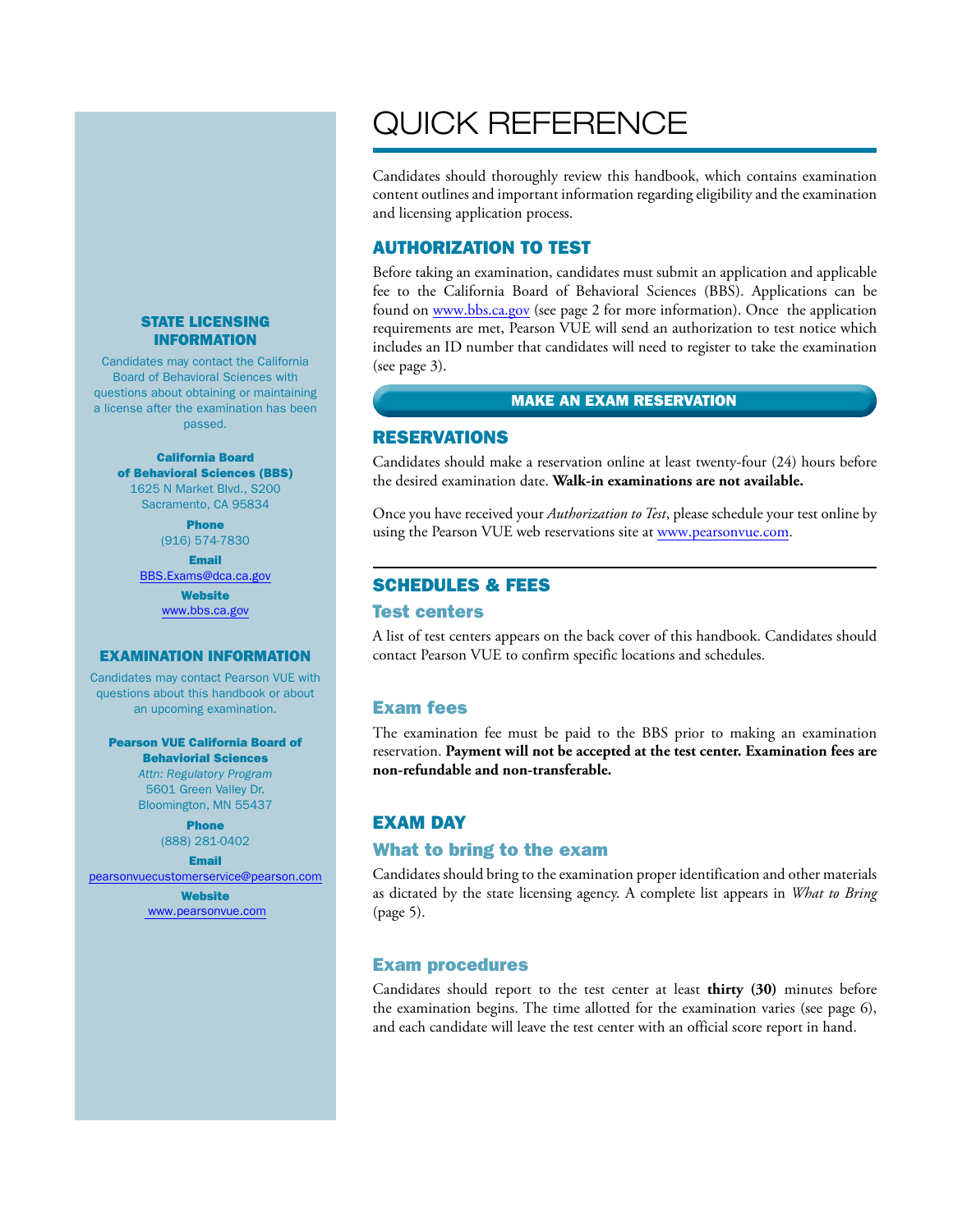# TABLE OF CONTENTS

# QUICK REFERENCE...................... inside front cover

|--|

INTRODUCTION ........................................................ 1 Contact Information............................................... 1

The Licensure Process .......................................... 1

STATE LICENSING REQUIREMENTS....................... 2

| Abandonment of Licensing Application 2 |  |
|----------------------------------------|--|

| California Law Security Procedures 5   |  |
|----------------------------------------|--|
|                                        |  |
|                                        |  |
| Palm Vein Recognition Technology  6    |  |
|                                        |  |
|                                        |  |
|                                        |  |
|                                        |  |
|                                        |  |
|                                        |  |
|                                        |  |
| Questions or Comments About the Exam 8 |  |
|                                        |  |

# PREPARING FOR THE EXAM ................................... 8 Study Materials ...................................................... 8

# CONTENT OUTLINES

| GENERAL INFORMATION back cover |  |
|--------------------------------|--|
|                                |  |
|                                |  |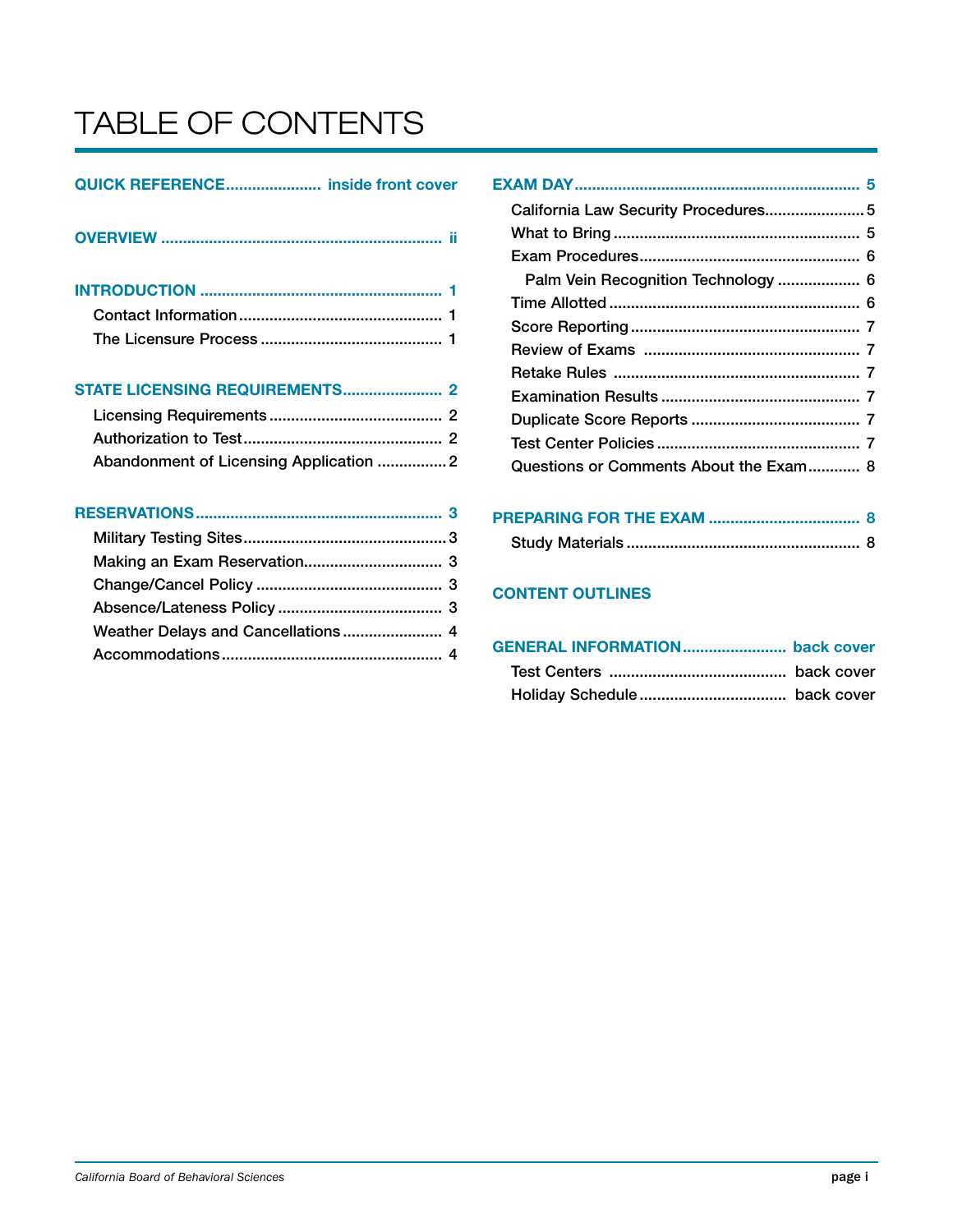# OVERVIEW

## The candidate handbook is a useful tool in preparing for an examination.

It is highly recommended that the California Board of Behavioral Sciences (BBS) Candidate Handbook be reviewed, with special attention given to the content outlines, before taking the examination.

# CONTENT OUTLINES

### Individuals who wish to obtain a license in the state of California must:

#### **1. Authorization to Test**

Before taking an examination, candidates must first submit an application and the applicable fee to the BBS. The appropriate application can be found on www.bbs.ca.gov. When the application requirements are met, Pearson VUE will send an authorization to test notice which includes an ID number that candidates will need to register to take the examination (see page 2).

#### **2. Make a reservation.**

Make a reservation (by phone or online) with Pearson VUE for the examination. (*See page 3*)

#### **3. Go to the test center.**

Go to the test center on the day of the examination, bringing along all required materials. (*See page 5*)

*Copyright © 2019 Pearson Education, Inc. or its affiliate(s). All Rights Reserved. Pubs\_Orders@pearson.com*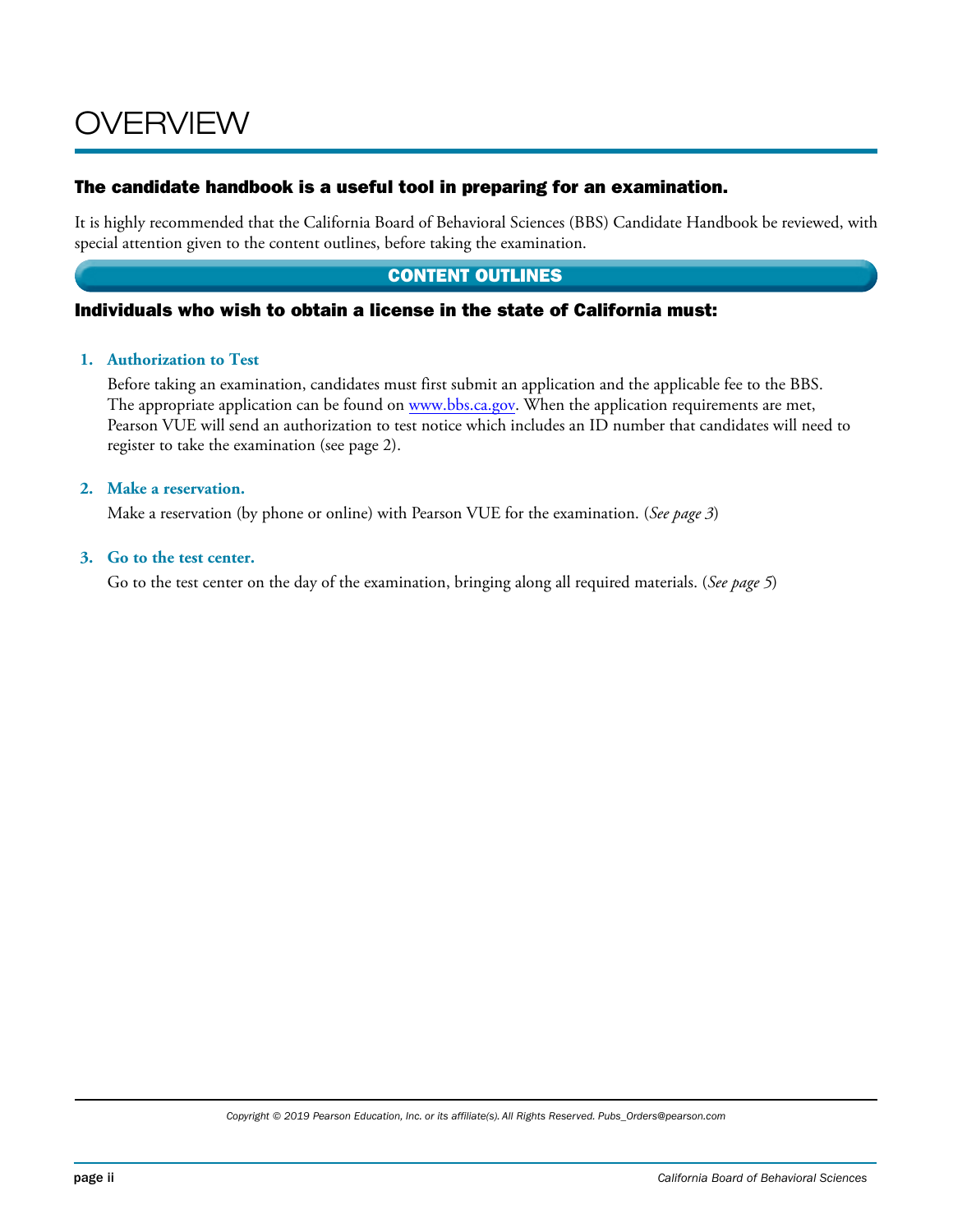# **INTRODUCTION**

# CONTACT INFORMATION

Candidates may contact Pearson VUE with questions about this handbook or an examination.

| <b>Pearson VUE/California Board of Behavioral Sciences (BBS)</b><br>5601 Green Valley Dr.<br>Bloomington, MN 55437 |                                    |                                                     |  |
|--------------------------------------------------------------------------------------------------------------------|------------------------------------|-----------------------------------------------------|--|
| <b>Phone:</b> (888) 281-0402                                                                                       | <b>Website: www.pearsonvue.com</b> | <b>Email:</b> pearsonvuecustomerservice@pearson.com |  |

Live Chat is available to address your support inquiries and is the quickest way to reach a customer service agent. It's available from 8:00 AM through 5:00 PM Central Time, Monday through Friday, subject to change during locally designated holidays.

Please visit https://home.pearsonvue.com/cabbs/contact for further information.

### LIVE CHAT INFORMATION

Candidates may contact the California Board of Behavioral Sciences (BBS) with questions about obtaining or maintaining a license or registration.

| <b>California Board of Behavioral Sciences</b><br>1625 N Market Blvd., S200<br>Sacramento, CA 95834  |  |  |  |
|------------------------------------------------------------------------------------------------------|--|--|--|
| <b>Email:</b> BBS.Exams@dca.ca.gov<br><b>Website: www.bbs.ca.gov</b><br><b>Phone:</b> (916) 574-7830 |  |  |  |

# THE LICENSURE PROCESS

Licensure is the process by which an agency of state government or other jurisdiction grants permission to individuals to engage in the practice of, and prohibits all others from legally practicing, a particular profession, vocation, or occupation. By ensuring a minimum level of competence, the licensure process protects the general public. The state regulatory agency is responsible for establishing the acceptable level of safe practice and for determining whether an individual meets that standard.

The state of California has retained the services of Pearson VUE to administer Behavioral Sciences exams. Pearson VUE is a leading provider of assessment services to regulatory agencies and national associations.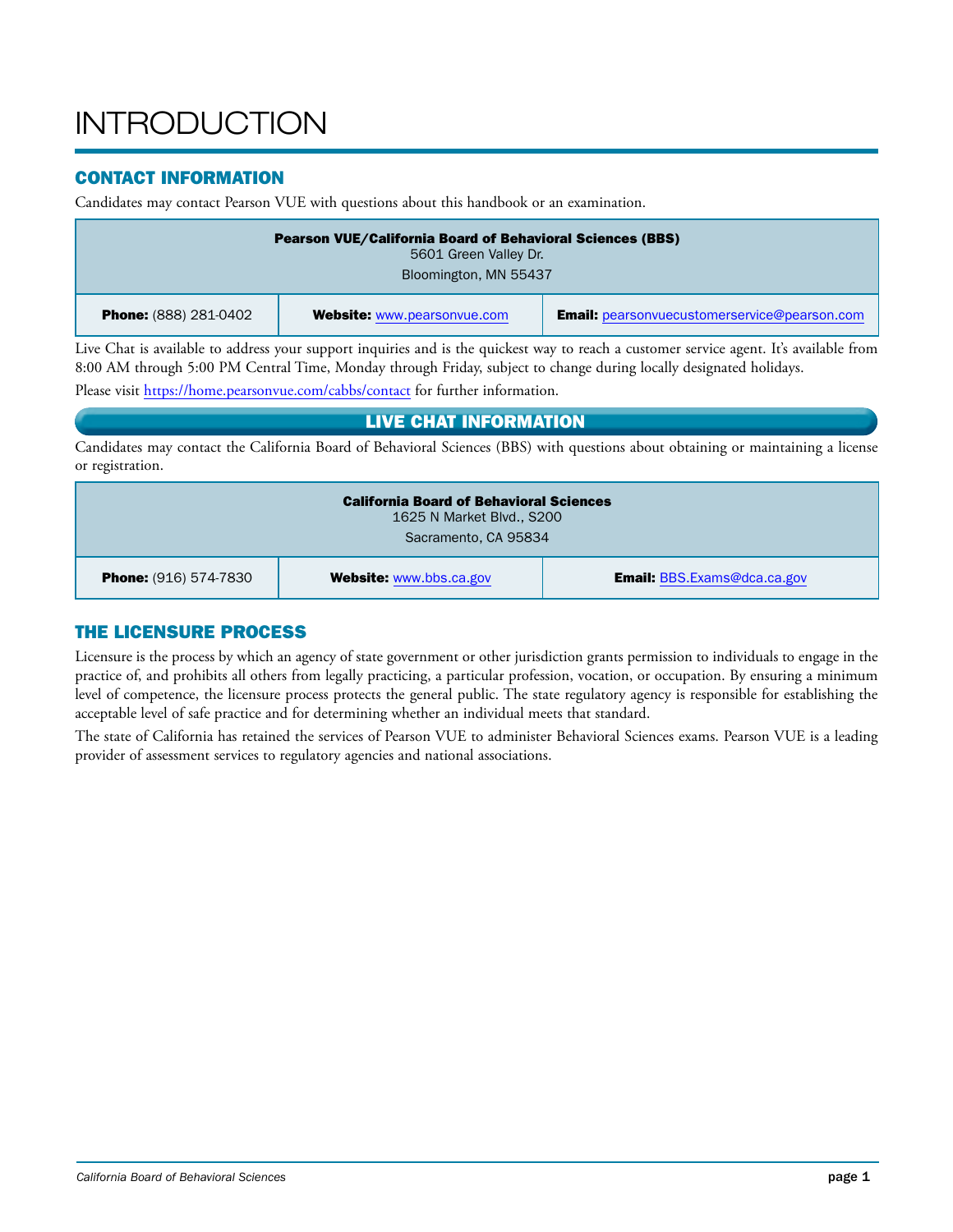# STATE LICENSING REQUIREMENTS

The California Board of Behavioral Sciences (BBS) established the requirements for qualifications for licensure. Applicants should read this candidate handbook and any other information provided by the BBS regarding license examinations.

The examinations are developed and maintained by the Office of Professional Examination Services (OPES), a division of the Department of Consumer Affairs. OPES staff are test validation and development specialists who are trained to develop and analyze occupational licensing examinations.

The development process involves Board-licensed practitioners who hold a current license and serve as subject matter experts (SMEs) specific to each license type. SMEs are trained by OPES staff in established examination development processes and measurement methodologies. The cooperative efforts among these members of licensed practitioners, OPES, and the BBS are necessary to achieve both the measurement and content standards for examination development and construction.

# AUTHORIZATION TO TEST

Before taking an examination, candidates must first submit an application and applicable fee to BBS. Applications can be found on www.bbs.ca.gov.

Once the application requirements are met, Pearson VUE will send an authorization to test notice which includes an ID number that candidates will need to register to take the examination (see page 3).

# ABANDONMENT OF LICENSING APPLICATION

An application shall be deemed abandoned under any of the following circumstances:

Applications for licensure, as defined in section 1805.01(a), shall be deemed abandoned if the applicant fails to take or retake an examination within the following time frames:

- 1. The applicant fails to sit for the California law and ethics examination within one (1) year after being notified of initial eligibility to take the examination.
- 2. The applicant does not retake the California law and ethics examination within one (1) year after being notified of failing the examination.
- 3. The applicant fails to sit for the clinical examination within one (1) year of being notified of passing the standard written examination.
- 4. The applicant fails to sit for the clinical examination within one (1) year of being notified of passing the California law and ethics examination.
- 5. An applicant does not retake the clinical examination or the licensed educational psychologist written examination within one (1) year from the date the applicant was notified of failing the examination.

The applicant fails to pay the initial license fee within one (1) year after notification by the board of successful completion of examination requirements.

An application submitted after a previous application has been abandoned shall be treated as a new application, requiring the applicant to pay any fees required, and to meet current requirements.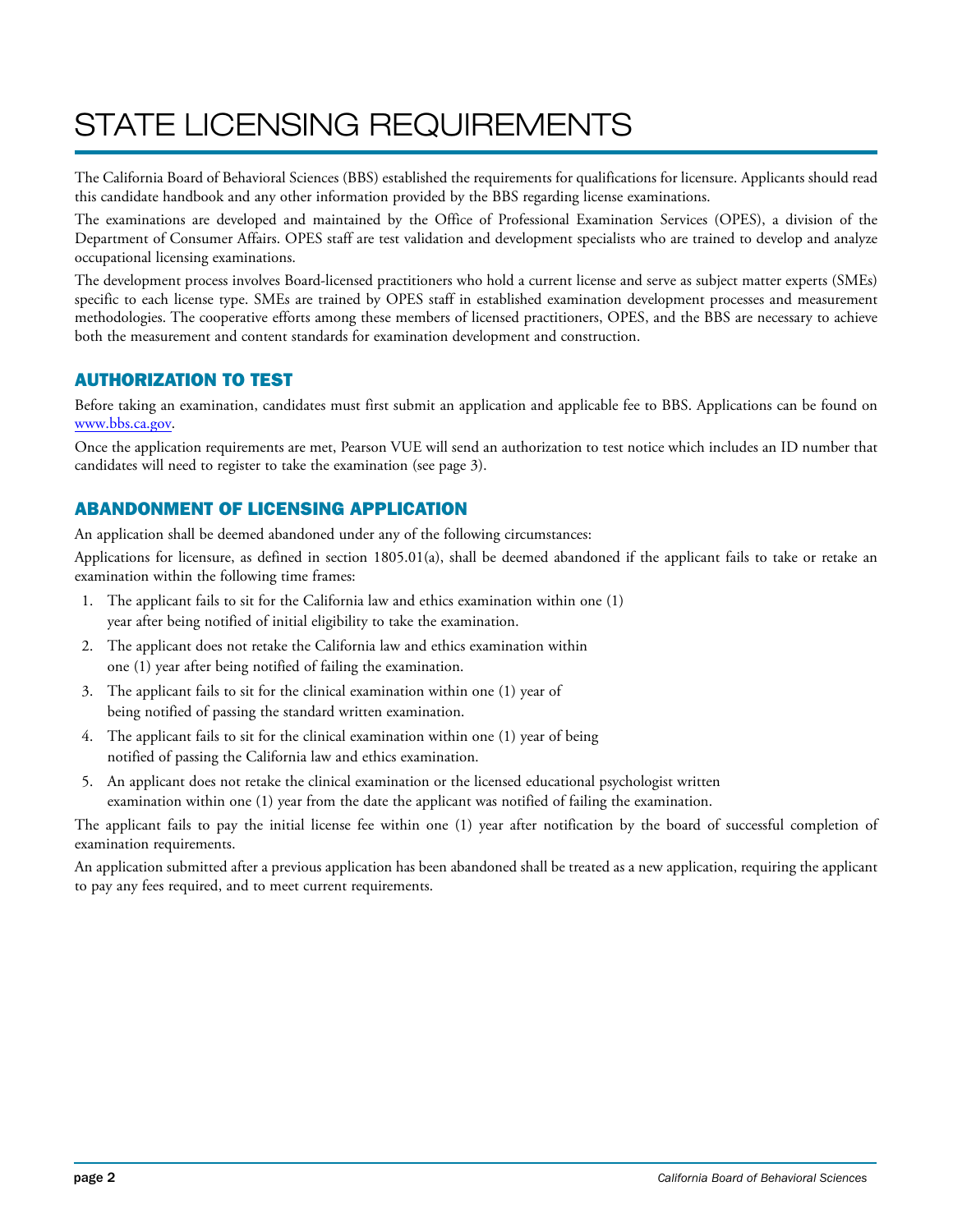# **RESERVATIONS**

### MILITARY SITE TESTING

California Board of Behavioral Sciences licensure exams are available at select Pearson VUE test centers on military installations across the globe. Service members, dependents, and contractors with authorized base access who want to gain California Board of Behavioral Sciences licensure from their duty station or assignment in another state and foreign deployment will have the option to take their exams without having to return to California to test.

To locate a Pearson VUE authorized testing center, visit http://home.pearsonvue.com/military and select California Behavioral Sciences program category.

In addition to Pearson VUE's standard ID policy (see [page](#page-8-0) 5), candidates must have valid government ID and authorization to gain access to military testing sites. Civilians without valid government ID will be turned away by the test center and/or military entrance gate security.

### MAKING AN EXAM RESERVATION

**Walk-in examinations are not available.** Online reservations are the most efficient way for candidates to schedule their examination. After receiving an authorization to test notice and a candidate ID, candidates **must** go to www.pearsonvue.com/cabbs to make an online reservation for an examination. Step-by-step instructions will lead the candidate through the rest of the examination reservation process.

Candidates **must** make an online reservation at least twenty-four (24) hours before the desired examination date. Candidates who wish to make a phone reservation at (888) 281-0402 must do so at least twenty-four (24) hours before the desired examination date.

#### **Before making a reservation, candidates should have the following:**

- Legal name of record with BBS
- The name of the examination(s)
- The preferred examination date and test center location (a list appears on the back cover of this handbook)

# CHANGE/CANCEL POLICY

If you wish to cancel your exam, you must contact Pearson VUE forty-eight (48) hours prior to your scheduled appointment. Cancelling an exam less than 48 hours prior to your appointment or missing your exam may result in forfeiting your exam fees.

# ABSENCE/LATENESS POLICY

Candidates who are late to or absent from an examination may be excused for the following reasons:

- Illness of the candidate or that of the candidate's immediate family member
- Death in the immediate family
- Disabling traffic accident
- Court appearance or jury duty
- Military duty
- Weather emergency

**Candidates who are absent from or late to an examination and have not changed or canceled the reservation according to the** *Change/Cancel Policy* **will not be admitted to the examination and will forfeit the examination fee.** Written verification and supporting documentation for excused absences must be submitted to Pearson VUE within fourteen (14) days of the original examination date. Written verification and supporting documentation can be sent by fax to (888) 204-6291 or mailed to the following address:

#### **Pearson VUE/California Board of Behavioral Sciences (BBS)**

5601 Green Valley Dr., Bloomington, MN 55437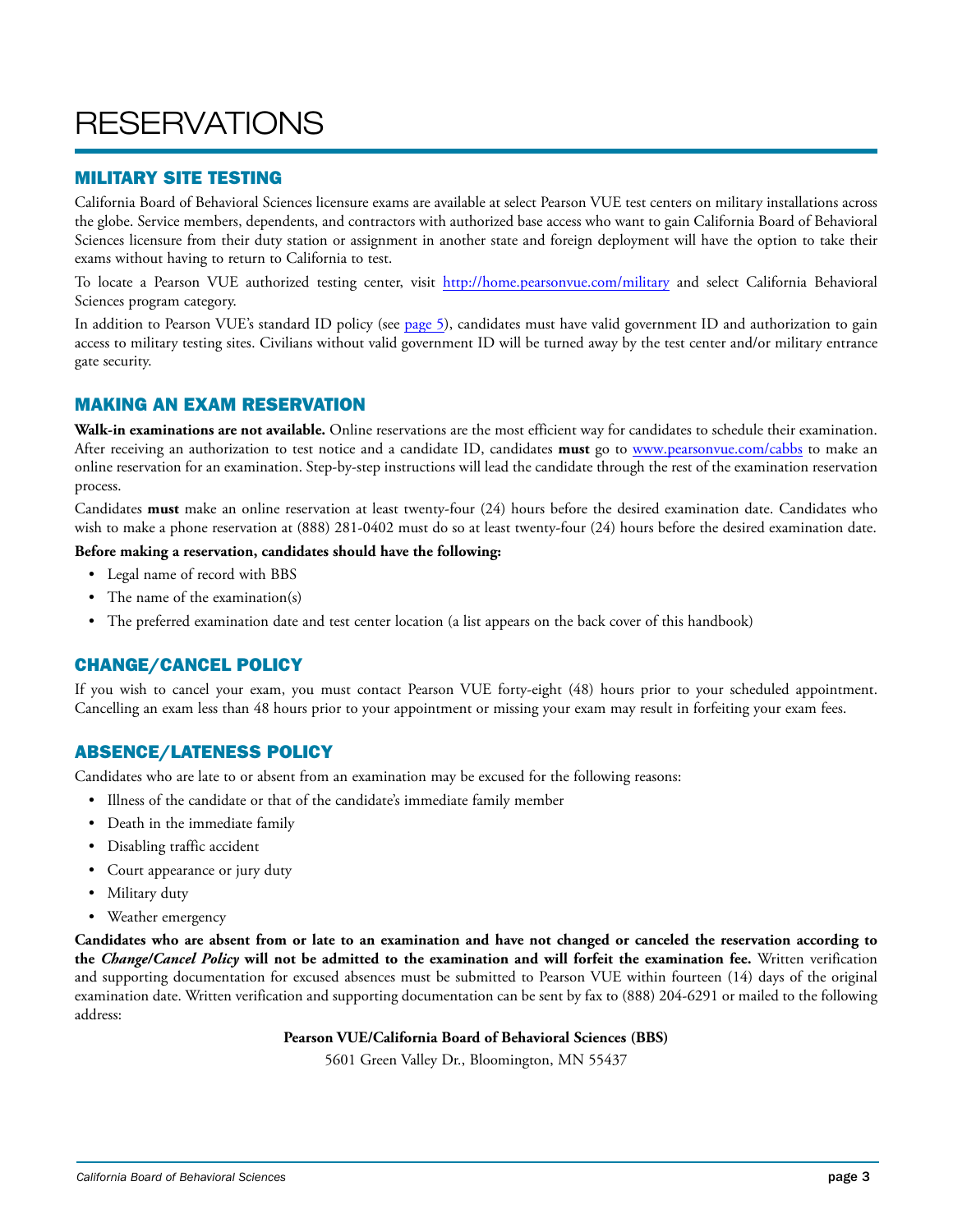# WEATHER DELAYS AND CANCELLATIONS

If severe weather or a natural disaster makes the Pearson VUE test center inaccessible or unsafe, the examination may be delayed or canceled. Pearson VUE will notify and reschedule candidates in the case of severe weather.

# ACCOMMODATIONS

Pearson VUE complies with the provisions of the Americans with Disabilities Act as amended. The purpose of accommodations is to provide candidates with full access to the test. Accommodations are not a guarantee of improved performance or test completion. Pearson VUE provides reasonable and appropriate accommodations to individuals with documented disabilities who demonstrate a need for accommodations.

Test accommodations may include things such as:

- A separate testing room
- Extra testing time
- A Reader or Recorder, for individuals with mobility or vision impairments and cannot read or write on their own

Test accommodations are individualized and considered on a case-by-case basis. All candidates who are requesting accommodations because of a disability must provide appropriate documentation of their condition and how it is expected to affect their ability to take the test under standard conditions. This may include:

- Supporting documentation from the professional who diagnosed the condition, including the credentials that qualify the professional to make this diagnosis
- A description of past accommodations the candidate has received

The steps to follow when requesting test accommodations vary, depending on your test program sponsor. To begin, go to http://pearsonvue.com/accommodations, and then select your test program sponsor from the alphabetized list. Candidates who have additional questions concerning test accommodations may contact the ADA Coordinator at accommodationspearsonvue@pearson.com.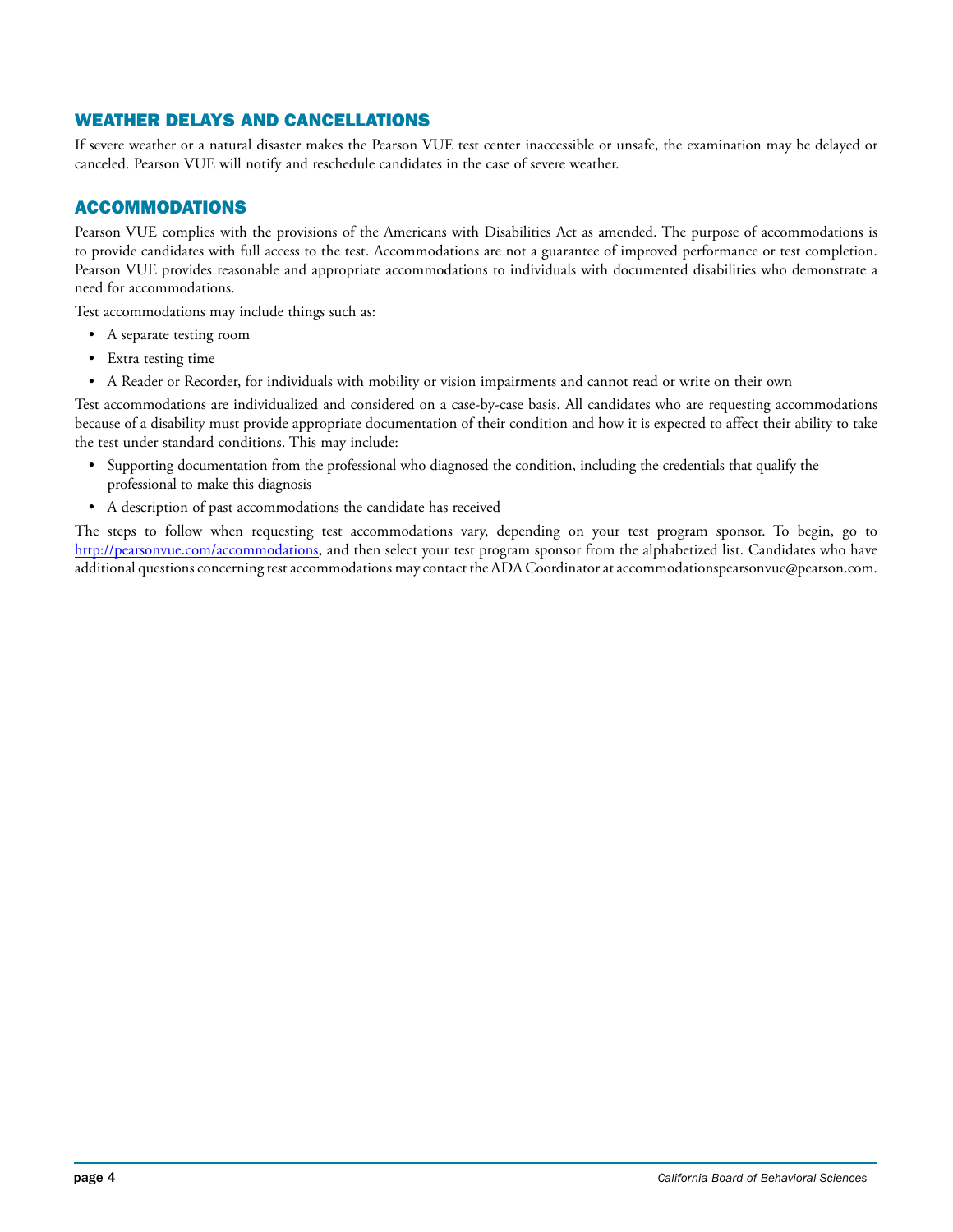# <span id="page-8-0"></span>EXAM DAY

## CALIFORNIA LAW SECURITY PROCEDURES

Section 123 of the California Business and Professions Code states: It is a misdemeanor for any person to engage in any conduct which subverts or attempts to subvert any licensing examination or the administration of an examination, including, but not limited to:

- Conduct which violates the security of the examination materials;
- Removing from the examination room any examination materials without authorization;
- The unauthorized reproduction by any means of any portion of the actual licensing examination;
- Aiding by any means the unauthorized reproduction of any portion of the licensing examination;
- Paying or using professional or paid examination-takers for the purpose of reconstructing any portion of the licensing examination;
- Obtaining examination questions or other examination material, except by specific authorization either before, during, or after an examination; or
- Selling, distributing, buying, receiving, or having unauthorized possession of any portion of a future, current, or previously administered licensing examination.
- Communicating with any other examinee during the administration of a licensing examination.
- Copying answers from another examinee or permitting one's answers to be copied by another examinee.
- Having in one's possession during the administration of the licensing examination any books, equipment, notes, written or printed materials, or data of any kind, other than the examination materials distributed, or otherwise authorized to be in one's possession during the examination.
- Impersonating any examinee or having an impersonator take the licensing examination on one's behalf.

Nothing in this section shall preclude prosecution under authority provided for in any other provision of law. In addition to any other penalties, a person found guilty of violating this section, shall be liable for the actual damages sustained by the agency administering the examination not to exceed ten thousand dollars (\$10,000) and the costs of litigation.

# WHAT TO BRING

#### Required Items

All candidates must bring to the test center on examination day the following:

• Two (2) forms of signature identification, one of which must be government-issued and photo-bearing

#### REQUIRED ITEMS

Candidates who do not present the required items will be denied admission to the examination, will be considered absent, and will forfeit the examination fee.

#### Acceptable Forms of Candidate Identification

Candidate must present **two (2)** forms of current signature identification. The name on the identification must exactly match the name on the registration. The primary identification must be government issued and photo-bearing with a signature and the secondary identification must contain a valid signature. Identification must be in English.

#### **Primary ID (photograph and signature, not expired)**

**Government-issued Driver's License**

- U.S. Dept. of State Driver's License
- U.S. Learner's Permit (plastic card only with photo and signature)
- National/State/Country ID card
- Passport
- Passport Card
- Military ID
- Military ID for spouses and dependents
- Alien Registration Card (Green Card, Permanent Resident Visa)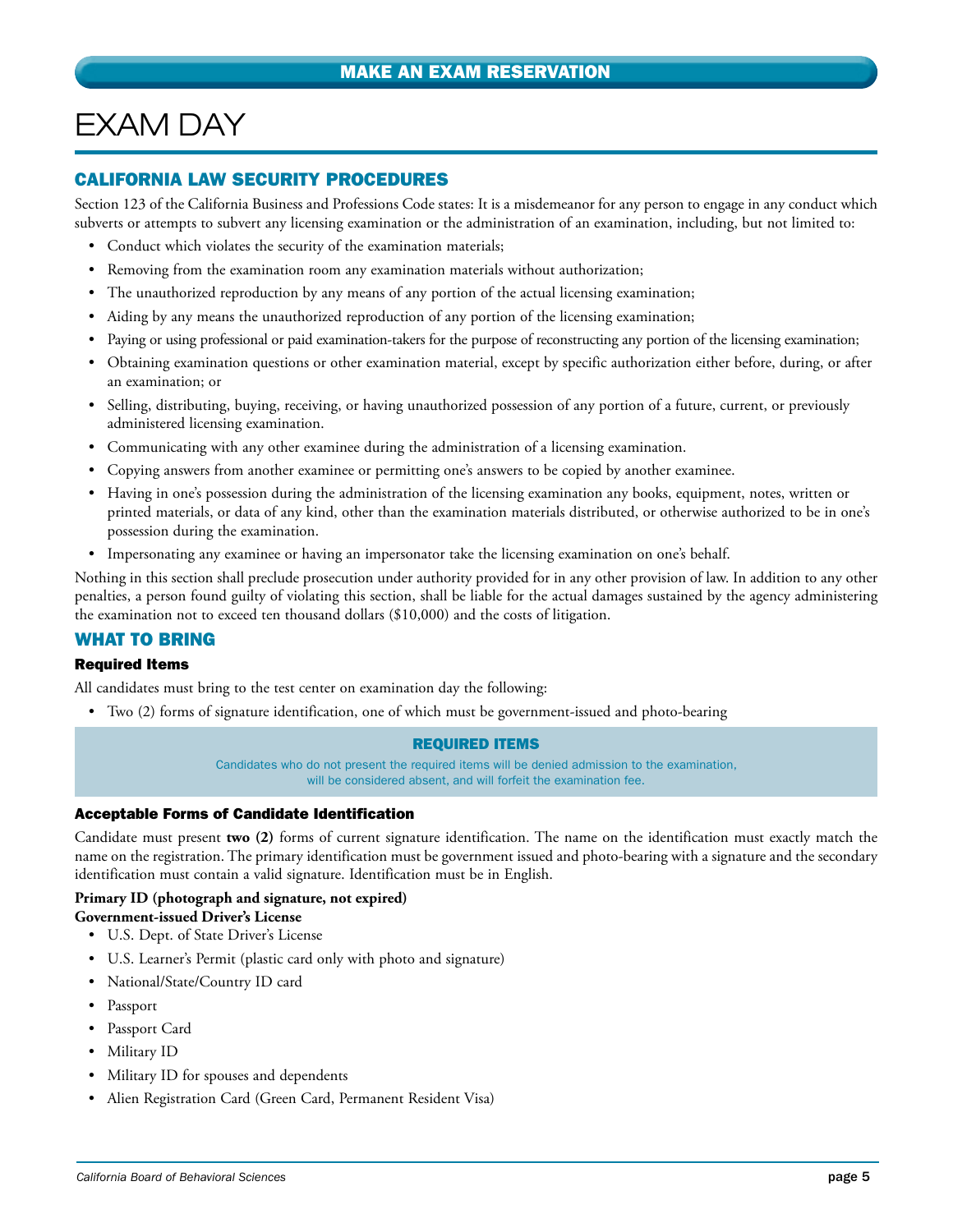#### **Secondary ID (signature, not expired)**

- U.S. Social Security card
- Debit (ATM) or Credit card
- Any form of ID on the Primary ID list

If the ID presented has an embedded signature that is not visible (microchip), or is difficult or impossible to read, the candidate must present another form of identification from the Primary ID or Secondary ID list that contains a visible signature.

**Pearson VUE does not recognize grace periods. For example, if a candidate's driver's license expired yesterday and the state allows a 30-day grace period for renewing the ID, the ID is considered to be expired.**

### EXAM PROCEDURES

Candidates should report to the test center thirty (30) minutes before the examination and check in with the test center administrator. The candidate's identification and other documentation will be reviewed and they will be photographed for the score report.

Candidates are required to review and sign a *Candidate Rules Agreement* form. If the *Candidate Rules Agreement* is not followed and/or cheating or tampering with the examination is suspected, the incident will be reported as such and the appropriate action will be taken. The examination fee will not be refunded, the exam may be determined invalid, and/or the state may take further action such as prohibiting candidates from retaking the examination and/or denying a license.

Candidates will have an opportunity to take a tutorial on the computer on which the examination will be administered. The time spent on this tutorial will not reduce the examination time. Candidates are encouraged to view the tutorial in its entirety. The examination administrators will answer questions, but candidates should be aware that the administrators are not familiar with the content of the examinations or with the state's licensing requirements. Examination administrators have been instructed not to advise candidates on requirements for licensure.

#### Palm Vein Recognition Technology

Candidates will be required to have their palm scanned using Palm Vein Recognition technology. Pearson VUE's company-owned sites are equipped with advanced palm vein recognition technology, which captures and recognizes the unique patterns in a candidate's palm veins using non-intrusive, near-infrared scanning technology.

New candidates are enrolled in the biometric system during their first test center admission; their identities are then automatically verified when candidates take and return from breaks, and again when they test in the future at any biometrically equipped location worldwide. Palm vein recognition is secure, privacy friendly, fast, highly accurate, and virtually impossible to forge, and has replaced digital fingerprinting to become the standard biometric technology for candidate identification.

Candidates may begin the examination once they are familiar with the computer. The examination begins the moment a candidate looks at the first examination question. The time allotted for the examination varies (*see chart below*). The examination will end automatically after the examination time has expired, and candidates will leave the test center with their official scores in hand.

| <b>EXAMINATION TIME ALLOTTED</b>  |                                             |                                                         |                                |
|-----------------------------------|---------------------------------------------|---------------------------------------------------------|--------------------------------|
| <b>EXAMINATION</b>                | <b>NUMBER OF</b><br><b>SCORED QUESTIONS</b> | <b>NUMBER OF ADDITIONAL</b><br><b>PRETEST QUESTIONS</b> | <b>TIME</b><br><b>ALLOTTED</b> |
| (LCSW) Law and Ethics Examination | 50                                          | 25                                                      | 90                             |
| (LPCC) Law and Ethics Examination | 50                                          | 25                                                      | 90                             |
| (LMFT) Law and Ethics Examination | 50                                          | 25                                                      | 90                             |
| (LMFT) Clinical Examination       | 150                                         | 20                                                      | 240                            |
| (LEP) Examination                 | 100                                         | 25                                                      | 150                            |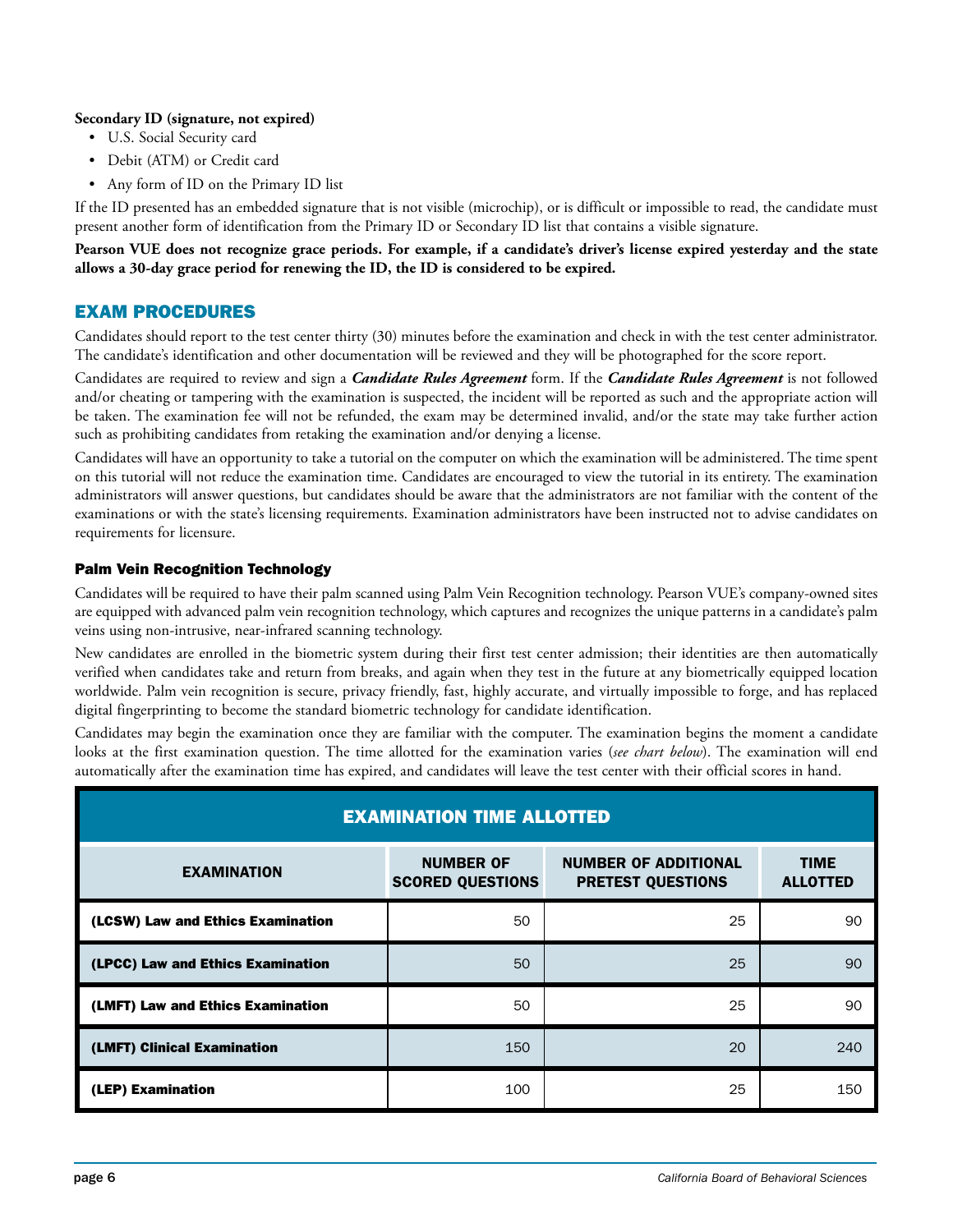### SCORE REPORTING

When candidates complete the examination, they will receive a score report marked "pass" or "fail."

Candidates for LMFT Clinical and LEP examinations who receive a pass score can locate the form for the initial license on the BBS website. Candidates who fail the examination will receive a score report that includes a numeric score and diagnostic information, as well as information about reexamination.

### REVIEW OF EXAMS

For security reasons, examination material is not available to candidates for review.

### RETAKE RULES

Candidates who fail an examination may request a re-examination form on the Board of Behavioral Sciences (BBS) website at https:www.bbs.ca.gov/exams/re\_exam\_acknowledge.html. Candidates must also include the appropriate fee with the completed re-examination application. Allow 4-6 weeks for processing.

| <b>RETAKE RULES</b>                      |                       |  |
|------------------------------------------|-----------------------|--|
| <b>Examination Name</b>                  | <b>Waiting Period</b> |  |
| (LCSW) Law and Ethics                    | 90 days               |  |
| (LPCC) Law and Ethics                    | 90 days               |  |
| (LMFT) Law and Ethics                    | 90 days               |  |
| (LMFT) Clinical                          | 120 days              |  |
| (LEP) Licensed Educational Psychologists | 180 days              |  |

#### Additional Coursework

If a candidate fails a *Law and Ethics* examination during the one year renewal cycle and they have a current or delinquent registration, the candidate must first complete a 12-hour course on California Law and Ethics before they can retake the examination, and submit proof of completion with the application for re-examination.

#### EXAMINATION RESULTS

There are multiple versions of each of the licensing examinations. These versions are known as *forms*. All forms of an examination are developed based on the content outlines. To ensure that no candidate is put at an unfair advantage or disadvantage due to the particular form of an examination that he or she is given, a statistical procedure known as equating is used to attain comparable form difficulty.

At the end of your examination you will receive a printed score report. Numerical (raw) scores are provided to candidates who fail, but are not provided to candidates who pass.

# DUPLICATE SCORE REPORTS

If you lose your Score Report or need a duplicate Score Report, please print it from your Pearson VUE account.

# TEST CENTER POLICIES

The following policies are observed at each test center. **Candidates who violate any of these policies will not be permitted to finish the examination and will be dismissed from the test center, forfeiting the examination fee.**

• **No personal items are allowed in the testing room.** Personal items include but are not limited to: cellular phones, hand-held computers or other electronic devices, pagers, watches, wallets, purses, firearms or other weapons, hats, bags, coats, books, notes, or pens or pencils.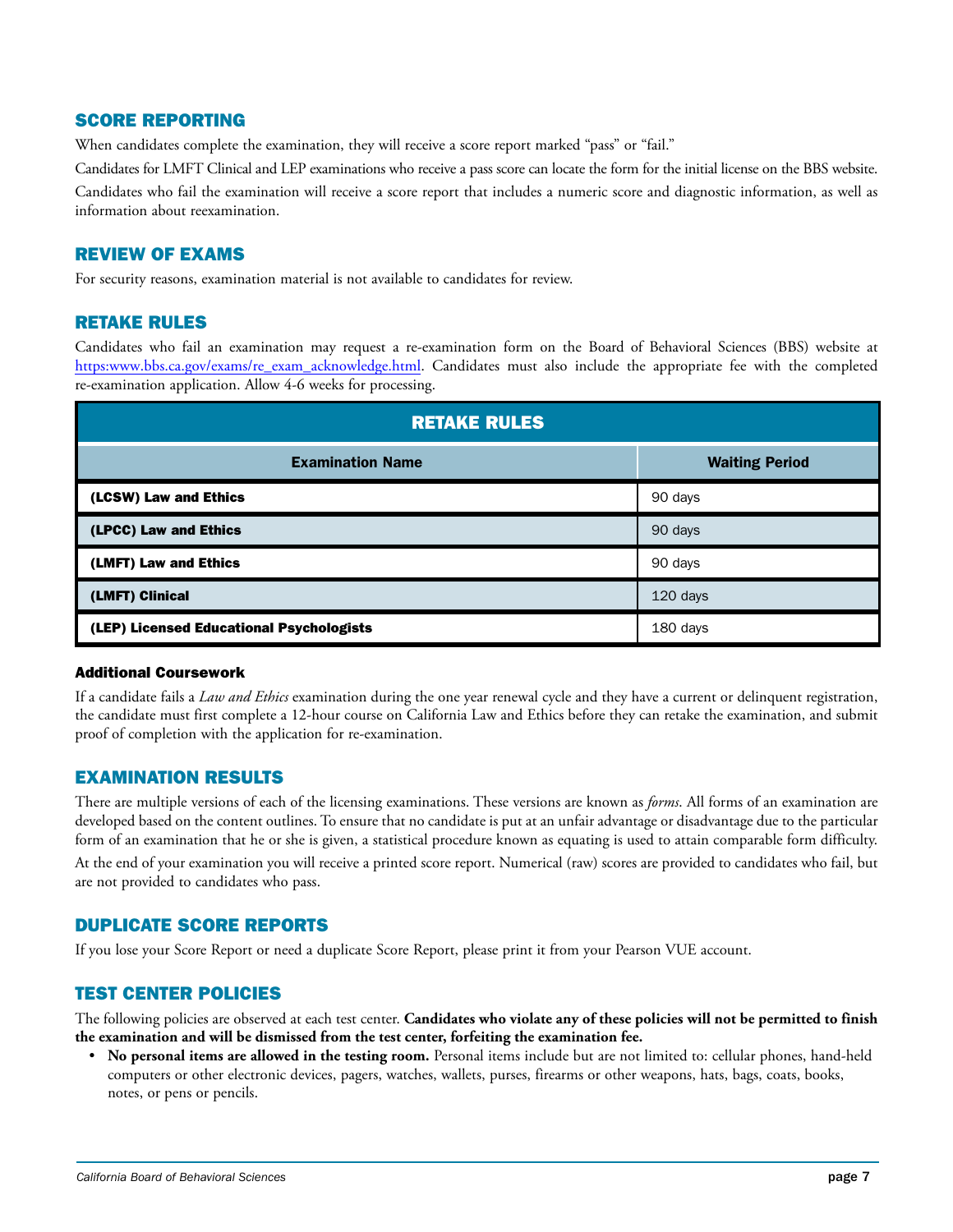#### • **CALCULATORS ARE NOT PERMITTED.**

- Candidates must store all personal items in a secure area as indicated by the administrator, or return items to their vehicle. All electronic devices must be turned off before storing them in a locker. **The test center is not responsible for lost, stolen**  or misplaced **personal items.**
- Studying **is not** allowed in the test center. Visitors, children, family or friends **are not** allowed in the test center.
- Dictionaries, books, papers (including scratch paper), and reference materials are not permitted in the examination room (unless permitted by the California Board of Behavioral Sciences), and candidates are strongly urged not to bring such materials to the test center. Upon entering and being seated in the testing room, the test administrator will provide the candidate with materials to make notes or calculations and any other items specified by the California Board of Behavioral Sciences. **The candidate may not write on these items before the exam begins or remove these items from the testing room.**
- Eating, drinking, chewing gum, smoking, and/or making noise that creates a disturbance for other candidates is prohibited during the exam.
- Break policies are established by the California Board of Behavioral Sciences. To request an unscheduled break, the candidate **must** raise their hand to get the administrator's attention. **The exam clock will not stop while the candidate is taking a break.**
- Candidates must leave the testing room for all breaks. However, candidates **are not permitted to leave the floor or building for any reason during this time, unless specified by the administrator and the California Board of Behavioral Sciences**. If a candidate is discovered to have left the floor or building they will not be permitted to proceed with the examination and may forfeit the exam fees.
- While taking a break, candidates are permitted to access personal items that are being stored during the exam only if necessary— for example, personal medication that must be taken at a specific time. **However, a candidate must receive permission from the administrator prior to accessing personal items that have been stored.** Candidates are **not** allowed access to other items, including but not limited to, cellular phones, exam notes, and study guides, unless the California Board of Behavioral Sciences specifically permits this.
- Any candidate discovered causing a disturbance of any kind or engaging in any kind of misconduct—giving or receiving help; using notes, books, or other aids; taking part in an act of impersonation; or removing examination materials or notes from the examination room—will be summarily dismissed from the examination and will be reported to the state licensing agency. Decisions regarding disciplinary measures are the responsibility of the state licensing agency.

# QUESTIONS OR COMMENTS ABOUT THE EXAM

For security reasons, examination material is not available to candidates for review. Candidates who have questions, comments, or concerns related to the exams, scoring or score reports, or who wish to verify any data held in Pearson VUE files, should direct written inquiries to Pearson VUE at the address provided on the inside front cover of this handbook. Candidates may also email their questions directly to Pearson VUE Customer Service at pearsonvuecustomerservice@pearson.com.

In all correspondence, candidates should provide their name and address information. If questions or comments concern an examination already taken, candidates should also include:

- the name of the examination
- the date the examination was taken
- the location of the test center

# PREPARING FOR THE EXAM

# STUDY MATERIALS

Not provided by the Board and not permitted at the exam site.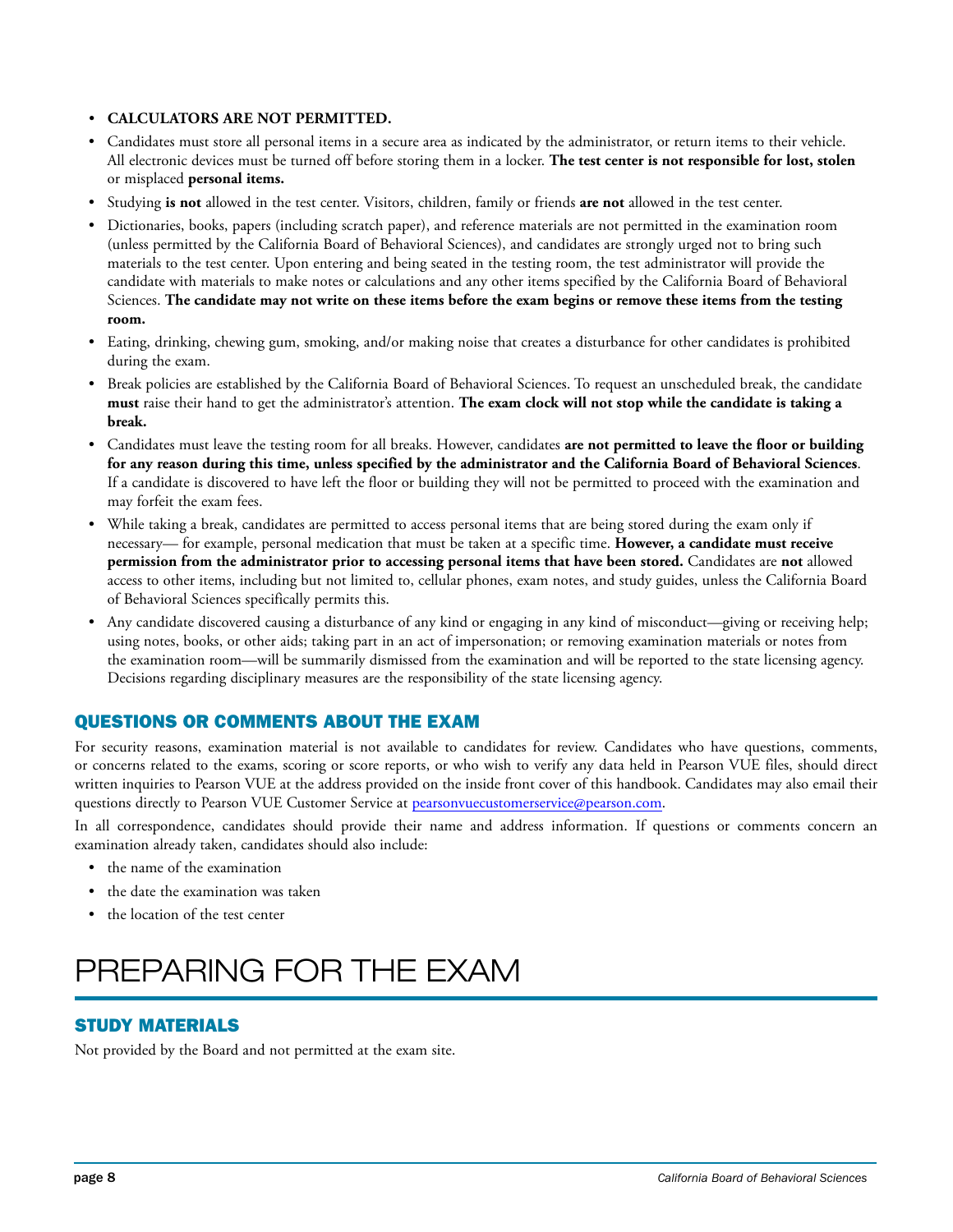

# **CALIFORNIA BOARD OF BEHAVIORAL SCIENCES Content Outlines**

**Fxamination** 

**Licensed Clinical Social Worker Law and Ethics<br>
Licensed Professional Clinical Counselor Law<br>
Licensed Marriage and Family Therapist Law<br>
Licensed Marriage and Family Therapist Written Clinical<br>
Licensed Marriage and Fami** 

Examination

Content Outline for Licensed Educational Psychologist Examination